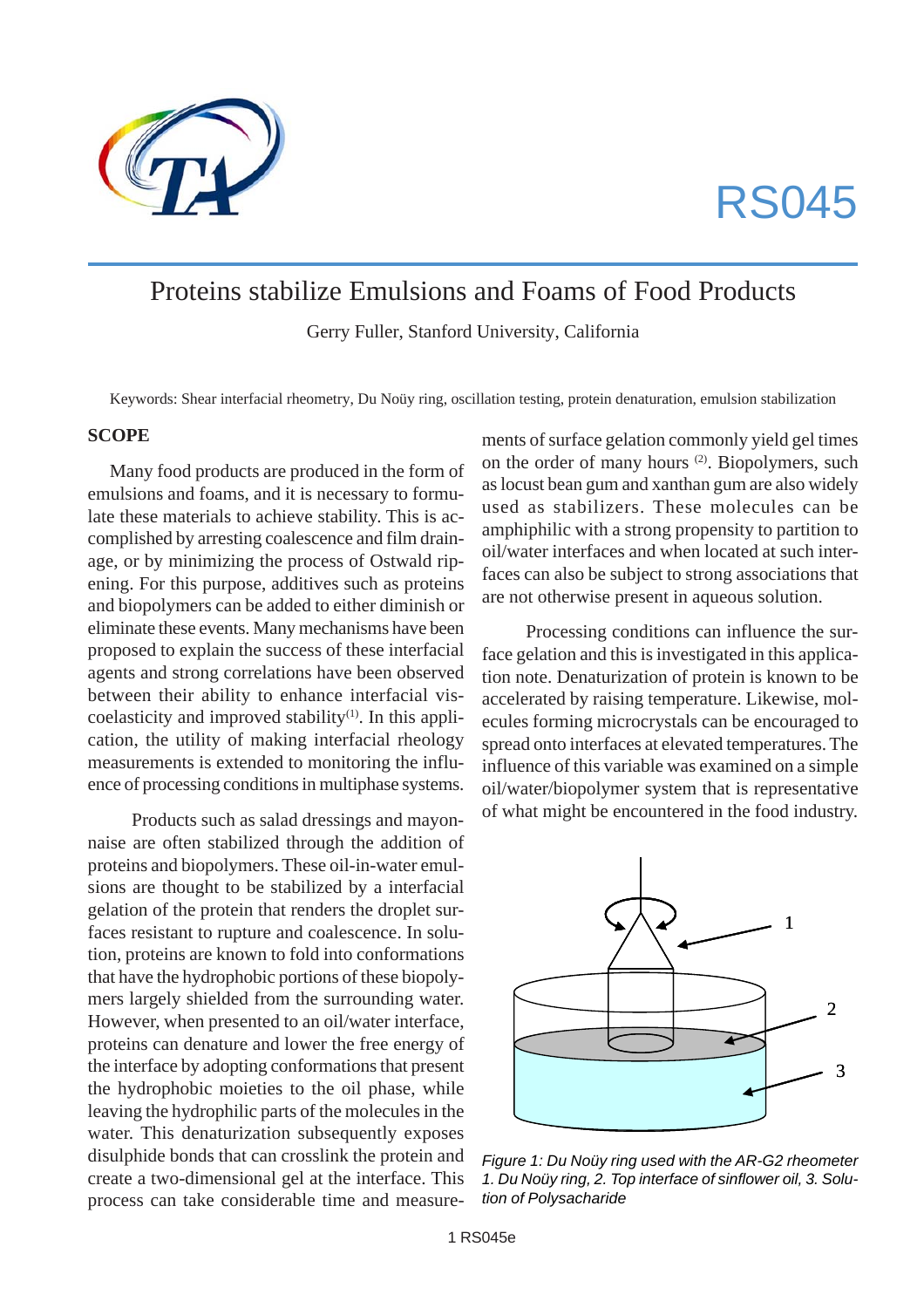#### **MATERIALS AND METHODS**

These experiments investigated the interface between water and sunflower oil. The biopolymer was locust bean gum, which is a galactomannan similar to guar gum. It is polydisperse, consisting of non-ionic molecules made up of about 2000 residues. At low temperatures it crystallizes and it is necessary to heat aqueous solutions of this polysaccharide to induce solubility. The response of locust bean gum was compared to solutions of alginate and carrageen\*.

The interfacial viscoelasticity measurements were performed using a TA Instruments AR-G2 rheometer outfitted with a du Nouy ring (Figure 1). The ring was placed in the surface of the aqueous solutions of 0.25 wt%. of locust bean gum, alginate or carrageen. At this concentration, *bulk* gelation of the solutions was not observed. The Sunflower oil was added afterwards. With the Du Noüy ring in place at the water/oil interface, the interfacial moduli were monitored at a constant frequency of 1 Hz as a function of time and at various temperatures.

#### **RESULTS**

Figure 2 shows the evolution of the interfacial elastic modulus G' as a function of time for a locust bean gum solution beneath sunflower oil as a function of time and at various temperatures. From these data, it is clear that significant interfacial elasticity is only achieved if the solution is first heated to at least 60°C and then cooled down to room temperature. In the absence of heating the solution, the re-



*Figure 2: Storage modulus as a function of time for an unfiltered solution of Locust Bean gum (0.25% (w/w) at both water air and water/sunflower oil interface*



 $\mathcal{L}_\text{max}$  and  $\mathcal{L}_\text{max}$  are the set of the set of the set of the set of the set of the set of the set of the set of the set of the set of the set of the set of the set of the set of the set of the set of the set o



*Figure 3: Storage and loss modulus as a function of time for several additives at the water/sunflower oil interface*

sulting interfacial properties are similar to a simple air/water interface in the absence of the biopolymer. Surface gelation only occurs after cooling off the previously heated solution. Furthermore, the data reveal a very long surface gelation process for this particular system, which is common to many biopolymer and protein formulations.

The locust bean gum additive is known to be an effective stabilizer in comparison to other possible biopolymers. In Figure 3, the interfacial elastic modulus G' and the storage modulus G" are shown as a function of time for three different biopolymers, locust bean gum, alginite and carrageen. After heating to 60°C, the sample was allowed to cool, while monitoring the changes over time. Although one form of carrageen was found to display a slight degree of interfacial viscoelasticity, the locust bean gum produced a markedly greater degree of surface gelation, suggesting that it is a superior stabilizer of this oil/water system, if the correct

2 RS045e